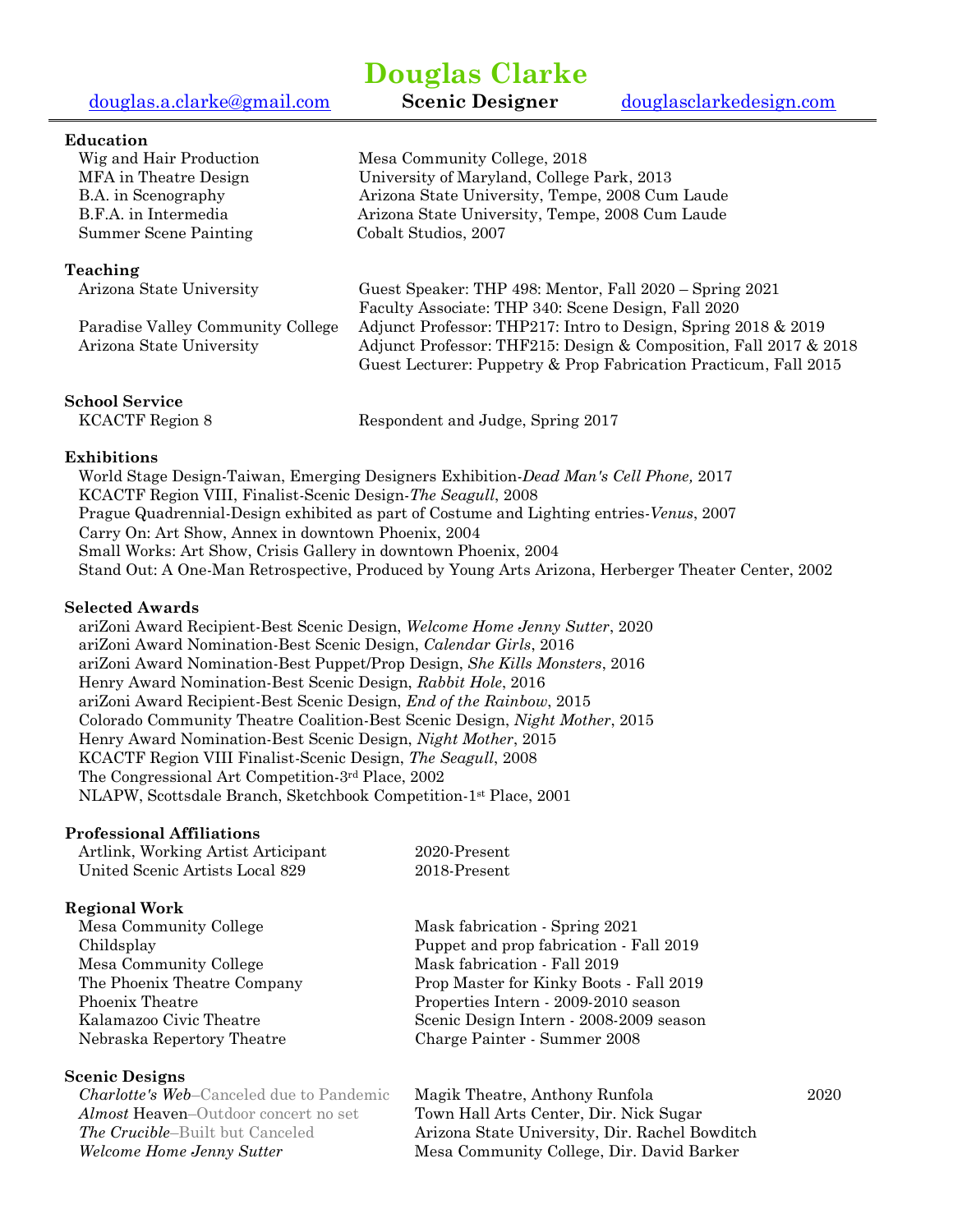*Snowy Day and Other Stories* Childsplay, Dir. Katie McFadzen *The World Goes 'Round* Town Hall Arts Center, Dir. Nick Sugar **The Moors Aquinas College, Dir. Randy Wyatt** *Casa Valentina* Town Hall Arts Center, Dir. Nick Sugar

*Charlotte's Web* Childsplay, Dir. David Saar

*Calendar Girls* Phoenix Theatre, Dir. EE Moe

*The Smartest Girl in the World* Childsplay, Dir. Debra K. Stevens *Wizard of Oz* StageDoor Theatre, Dir. Pam Clifton

*The Snow* Arizona State University, Dir. Claire Redfield *La Cage aux Folles* Arizona Broadway Theatre, Dir. Clayton Phillips *Disenchanted* Town Hall Arts Center, Dir. Nick Sugar

*Million Dollar Quartet* The Phoenix Theatre Company, Dir. Scott Weinstein 2019 *Be More Chill* Lincoln Community Playhouse, Dir. Molly Gilmartin *The Curious Incident of the Dog...* The Phoenix Theatre Company, Dir. Karla Koskinen *Cookin's a Drag- World Premiere* The Phoenix Theatre Company, Dir. Michael Barnard *Mamma Mia* **Arizona Broadway Theatre, Dir. Clayton Phillips** Clayton Phillips *Pinkalicious* Lincoln Community Playhouse, Dir. Molly Gilmartin *Judy Moody and Stink:...- World Premiere* Children's Theatre of Charlotte, Dir. Melissa Ohlman-Roberge

*Something Wicked This Way Comes* **BLK BOX PHX, Dir. EE Moe** 2018 *Fun Home - Set & Costumes* Phoenix Theatre, Dir. Robert Kolby Harper *American Idiot* Town Hall Arts Center, Dir. Nick Sugar *Equivocation* Aquinas College, Dir. Randy Wyatt Sisters of Swing Town Hall Arts Center, Dir. Nick Sugar *Million Dollar Quartet* Phoenix Theatre, Dir. Scott Weinstein *The Boob Show* Phoenix Theatre, Dir. Michael Barnard *TBD - World Premiere* Lincoln Community Playhouse, Dir. Morrie Enders *Snowy Day and Other Stories* Childsplay, Dir. Katie McFadzen *It's Only a Play* **Phoenix Theatre, Dir. Matthew Wiener** *Show Boat* Arizona Broadway Theatre, Dir. James Christian

*Junie B. Jones Is Not a Crook* Adventure Theatre, Dir. Rick Hammerly 2017 *Hairspray* Town Hall Arts Center, Dir. Nick Sugar *Ragtime* Lincoln Community Playhouse, Dir. Morrie Enders *Oliver!* Arizona Broadway Theatre, Dir. Andy Meyers *The Scottsboro Boys* Phoenix Theatre, Dir. Jeff Whiting *Interrupting Vanessa* Childsplay, Dir. Debra K. Stevens *Men on Boats - Set & Costumes* Arizona State University, Dir. Tracy Liz Miller **The Nance** The Edge Theatre, Dir. Rick Yaconis *Junie B. Jones Is Not a Crook* Children's Theatre of Charlotte, Dir. Melissa Ohlman-Roberge

*Twist Your Dickens* Phoenix Theatre, Dir. Matthew Wiener 2016 *A Christmas Story* Arizona Broadway Theatre, Dir. Stephen Casey *A Christmas Story* Town Hall Arts Center, Dir. Nick Sugar *Knuffle Bunny* Adventure Theatre, Dir. Nick Olcott *The Oldest Boy* **Vintage Theatre, Dir. Craig Bond** *Night Watch* Spotlight Theatre Company, Dir. Mari Geasair *No Sex Please, We're British* Spotlight Theatre Company, Dir. Luke Allen Terry *The All Night Strut!* Phoenix Theatre, Dir. Michael Jenkinson *To Kill a Mockingbird* Lincoln Community Playhouse, Dir. George Churley *She Kills Monsters - Puppets* Arizona State University, Dir. Lance Gharavi *A Midsummer Night's Dream* Community College of Aurora, Dir. Joseph Gill *Rabbit Hole* Vintage Theatre, Dir. Bernie Cardell *Fiddler on the Roof* Arizona Broadway Theatre, Dir. Seth Reines

*Funny Girl* Vintage Theatre, Dir. Robert Sanders 2015 *Unity (1918) - US Premiere, Set & Costumes* Project: Theater at Gene Frankel, Dir. KJ Sanchez *Oliver* Adventure Theatre at Round House, Dir. Joseph Ritsch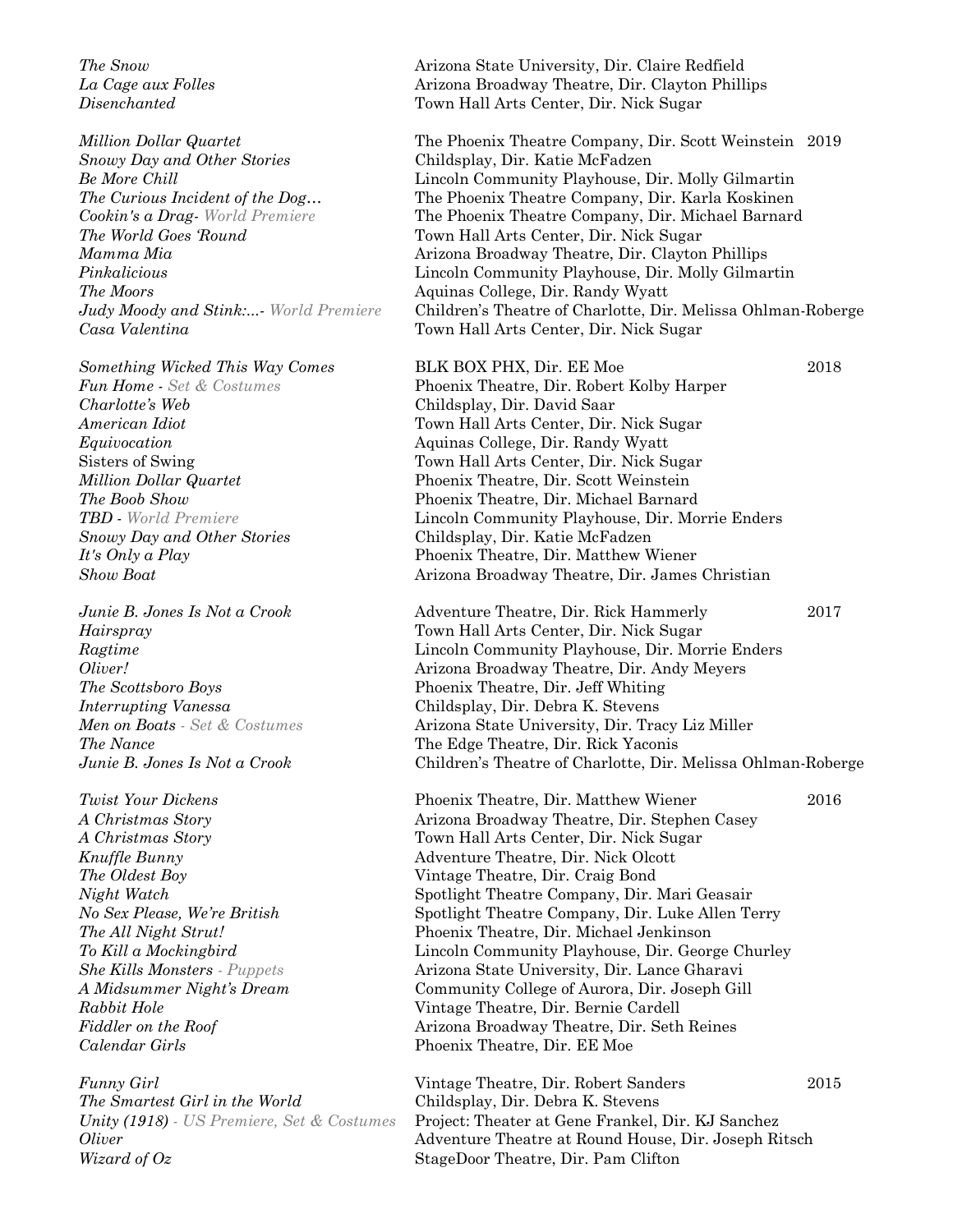*Night Mother* Vintage Theatre, Dir. Billie McBride *Coffee and Biscuit End of the Rainbow* **Beyond Therapy** *- Set, Costumes & Media Next to Normal The Game's Afoot I Love You, You're Perfect, Now...* 

## **Academic Designs**

| Arizona Theatre Company, Des. Misha Kachman | 2019 |
|---------------------------------------------|------|
| Childsplay, Des. Jeff Thomson               | 2017 |
| Muhlenberg Theatre, Des. Campbell Baird     | 2016 |
| Playwrights Horizons, Des. Connie Furr      | 2015 |
| Muhlenberg Theatre, Des. Campbell Baird     |      |
| National Tour, Des. Michael Carnahan        | 2014 |
| The Juilliard School, Des. Dan Conway       |      |
|                                             |      |

| $1.10, 100$ $11.001$ 001<br>Coffee and Biscuit                  | $\frac{1}{2}$<br>HERE Arts Center, Dir. Teresa Bayer |      |
|-----------------------------------------------------------------|------------------------------------------------------|------|
| End of the Rainbow                                              | Phoenix Theatre, Dir. Karla Koskinen                 |      |
|                                                                 |                                                      |      |
| <b>Beyond Therapy</b> - Set, Costumes & Media<br>Next to Normal | Mesa Community College, Dir. David Vining            |      |
| Carousel                                                        | Lincoln Community Playhouse, Dir. Judy Hart          |      |
|                                                                 | Mesa Encore Theatre, Dir. Phillip Fazio              |      |
| The Game's Afoot                                                | Lincoln Community Playhouse, Dir. Morrie Enders      |      |
| I Love You, You're Perfect, Now                                 | StageDoor Theatre, Dir. Jill Manser                  |      |
| Harold and Maude                                                | Vintage Theatre, Dir. Pam Clifton                    | 2014 |
| The Hungry Woman                                                | Arizona State University, Dir. Dora Arreola          |      |
| Coffee and Biscuit                                              | FringeNYC at Connelly Theater, Dir. Teresa Bayer     |      |
| Grey Gardens                                                    | Vintage Theatre, Dir. Sheri Wright                   |      |
| Song for Coretta                                                | Vintage Theatre, Dir. Pat Payne                      |      |
| $^{Clock}$                                                      | Theatro Bravo, Dir. Marivel Danielson                |      |
| Dial "M" for Murder                                             | Desert Stages Theater, Dir. Virginia Olivieri        |      |
| Super Cowgirl and Mighty Miracle                                | Childsplay, Dir. Dwayne Hartford                     |      |
| The Good Doctor                                                 | Mesa Community College, Dir. James Rio               |      |
| Young Frankenstein                                              | Vintage Theatre, Dir. Deborah Flomberg               | 2013 |
| The Diary of Anne Frank                                         | Desert Stages Theater, Dir. Timothy Pittman          |      |
| Alexander and the Terrible                                      | Adventure Theatre, Dir. Gail Humphries               | 2012 |
| Grey Gardens                                                    | Tempe Live Theatre, Phillip Fazio                    | 2011 |
| Godspell                                                        | Paradise Valley UMC, Dir. Chris LaMont               | 2010 |
| The Laramie Project                                             | Greasepaint Youtheatre, Dir. Maren Maclean           |      |
| James and the Giant Peach                                       | Kalamazoo Civic Theatre, Dir. Nicki Poer             | 2009 |
| Doubt                                                           | Kalamazoo Civic Theatre, Dir. D. Terry Williams      |      |
| Intimate Apparel                                                | Kalamazoo Civic Theatre, Dir. Preston Misner         |      |
| Deathtrap                                                       | Kalamazoo Civic Theatre, Dir. Kathy Mulay            | 2008 |
| Disney's High School Musical                                    | Greasepaint, Dir. Jack Pauly                         | 2007 |
| cademic Designs                                                 |                                                      |      |
| Dead Man's Cell Phone - Set & Media                             | University of Maryland, Dir. KJ Sanchez              | 2013 |
| <b>Like a Unicorn in Captivity</b> - Set                        | University of Maryland, Chor. Shannon Dooling        | 2012 |
| A World Apart A Heartbeat - Set                                 | University of Maryland, Chor. Xejuan Feng            |      |
| $RENT$ - Set                                                    | University of Maryland, Dir. Alan Mingo              | 2011 |
| <b>MDE: Which Side</b> - Set                                    | University of Maryland, Chor. Keith Thompson         | 2010 |
| <b>The Seagull</b> - Set                                        | Arizona State University, Dir. Patrick Demers        | 2007 |
| <b>Love's Fire</b> - Costumes                                   | Arizona State University                             |      |
| Terminating                                                     | Dir. Ron May                                         |      |
| 140                                                             | Dir. Ron May                                         |      |
| <b>Bitter Sauce</b>                                             | Dir. Jonathan Beller                                 |      |
| <b>Skylark Dreams</b> - Set                                     | Arizona State University, Dir. William Partlan       | 2006 |
| <b>The House Where Nobody Lives - Set</b>                       | Arizona State University, Dir. Guillermo Reyes       |      |
| <b>Venus</b> - Set                                              | Arizona State University, Dir. Laurie Carlos         | 2005 |
| ssistant Work                                                   |                                                      |      |
| <b>The Royale</b> - Set                                         | Arizona Theatre Company, Des. Misha Kachman          | 2019 |
| <b>Phantom Tollbooth</b> - Associate Set Designer               | Childsplay, Des. Jeff Thomson                        | 2017 |
| $Gypsy - Set$                                                   | Muhlenberg Theatre, Des. Campbell Baird              | 2016 |
|                                                                 |                                                      |      |